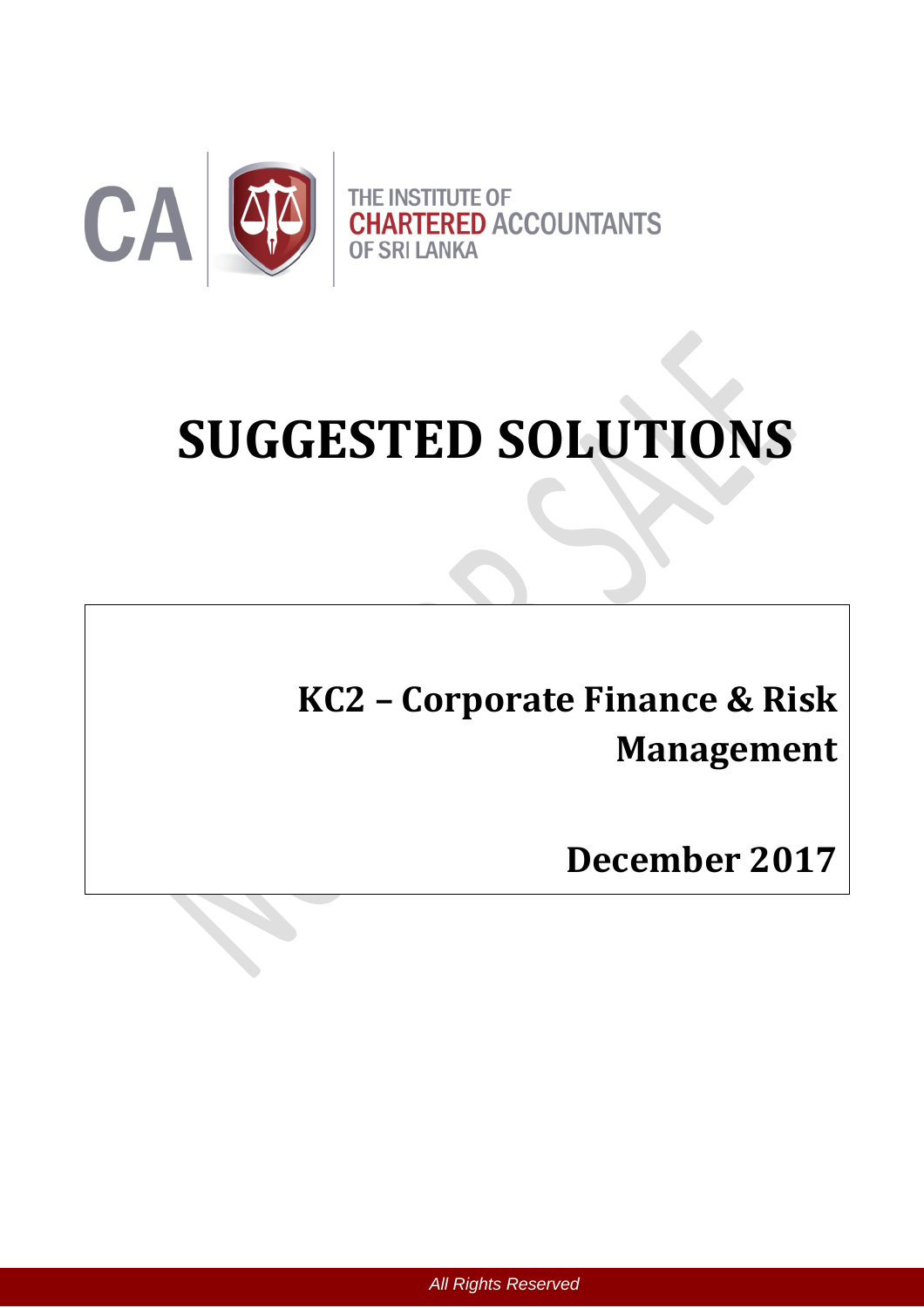# **Answer 01**

Relevant Learning Outcome/s:

- 2.3.5 Evaluate the impact on financial performance (including ratios of an entity from share repurchases, issues, scrip dividends, scrip issue/capitalization)
- 5.2.4 Evaluate financing methods (including cash offer, share exchange and use of debt financing and earn-out arrangements, merger, acquisition or divestment).
- 1.2.1 Assess the achievement of designated financial objectives using.
	- Returns provided to shareholders.
	- Financial statement forecasts/financial modeling
	- Outcomes of financial statement analysis (profitability, liquidity, gearing, asset, investor ratios)
- 5.1.1 Discuss mergers, acquisitions and divestment as business strategies [including reasons, critical success factors and especially different types divestments such as trade sale, spinoff and management buy-outs (MBOs)]

Page No: 163/494/73/486

| ٠ |                |
|---|----------------|
|   | ۰.<br>۰.       |
|   |                |
| × | ×<br>. .<br>۰. |

| Pre-split                               |            | Post-split                                 |            |
|-----------------------------------------|------------|--------------------------------------------|------------|
| Sizzle Asia                             | 17,500,000 | Sizzle Asia 60%                            | 45,000,000 |
| 70%                                     |            |                                            |            |
| Public 30%                              | 7,500,000  | Simdi Growth Fund 10%                      | 7,500,000  |
|                                         |            | Public 30%                                 | 22,500,000 |
| Total no. of                            | 25,000,000 | Total no. of shares                        | 75,000,000 |
| shares                                  |            |                                            |            |
| Market capital 25 million shares at     |            | Market capital 75 million shares at Rs. 70 |            |
| Rs. 210 per share = $Rs. 5.25$ billion. |            | per share = $Rs. 5.25$ billion.            |            |

## **Alternative answer**

| Post – split          |            |                                 |
|-----------------------|------------|---------------------------------|
| Sizzle Asia 63%       |            | $47,250,000$ (52,500,000 x 90%) |
| Simdi Growth Fund 07% | 5,250,000  | $(52,500,000 \times 10\%)$      |
| Public 30%            | 22,500,000 |                                 |
| Total No. of Shares   | 75,000,000 |                                 |

| (b) | Simdi Growth Fund = $7,500,000 \times$ Rs. 70 | $=$ | Rs. 525 million              |
|-----|-----------------------------------------------|-----|------------------------------|
|     | Transaction cost 1.2%                         | $=$ | $\mathsf{Rs.}$ (6.3 million) |
|     | Net sales proceeds                            | $=$ | Rs. 518.7 million            |
|     | $USD = 3.346$ million                         |     |                              |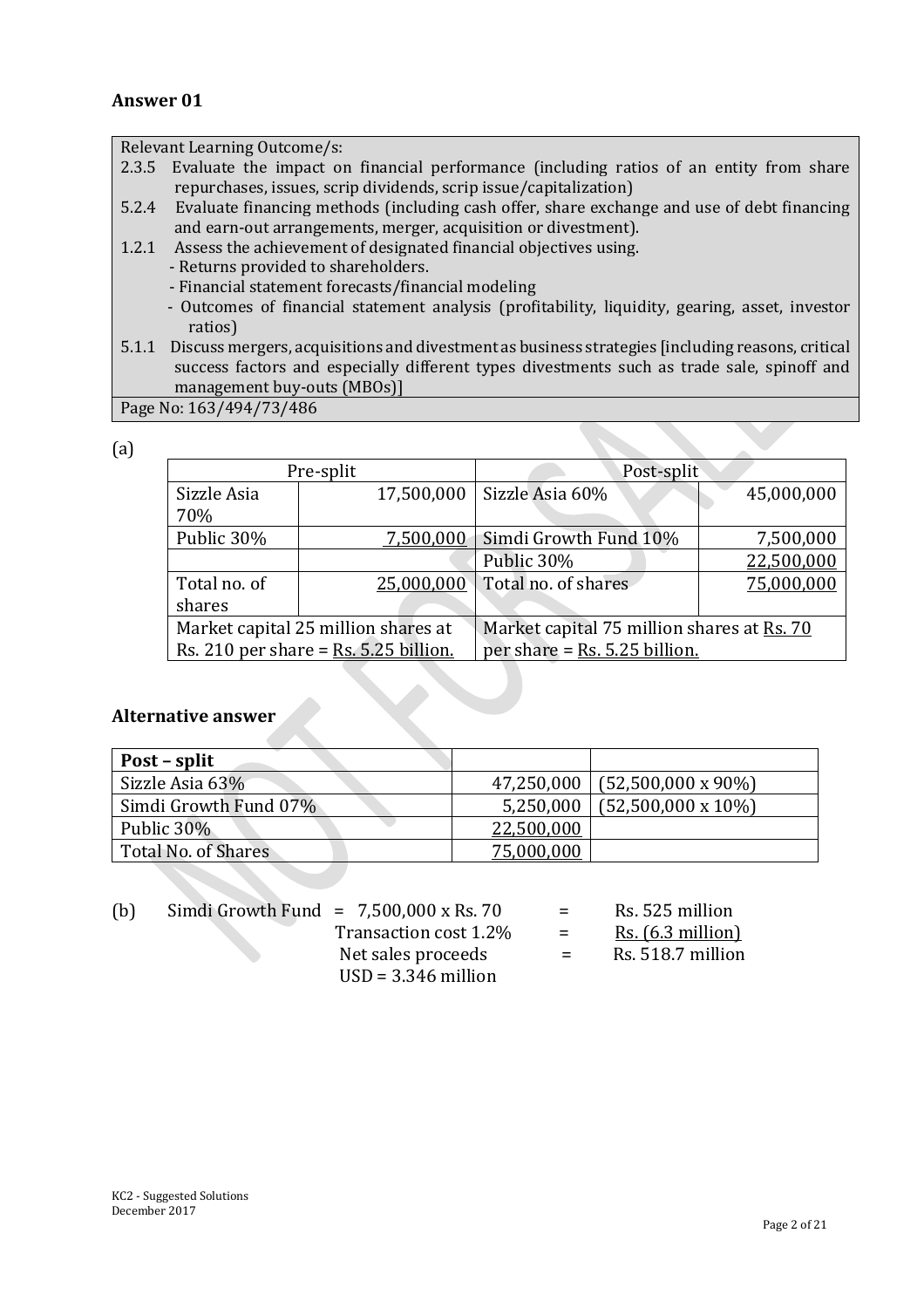# **Alternative answer**

| Simidi Growth Fund    | 5,250,000 x Rs.70 | 367,500,000 |
|-----------------------|-------------------|-------------|
| Transaction Cost 1.2% |                   | (4,410,000) |
| Net sales proceeds    |                   | 363,090,000 |
| USD value             | 363,090,000/155   |             |
|                       | Rs. 2,342,516     |             |

(c)

|                        | Rs. million |  |
|------------------------|-------------|--|
|                        |             |  |
| Revenue                | 50,000      |  |
| Less: cost of sales    | (35,000)    |  |
| Gross profit 30%       | 15,000      |  |
| Administrative cost 8% | (4,000)     |  |
| Bad debts provision 3% | (1, 500)    |  |
| Selling expenses 10%   | (5,000)     |  |
| Royalty 1%             | (500)       |  |
| <b>EBITDA</b>          | 4,000       |  |
| Less: depreciation     | 1250        |  |
| <b>EBIT</b>            | 3,750       |  |
| Less: financial cost   | 1,983       |  |
| Profit before tax      | .767        |  |
| Tax at 28%             | 495         |  |
| Profit after tax       |             |  |

Working capital:

3 months inventory = 35,000 x 3/12 = 8,750 2 months debtors = 50,000 x 2/12 = 8,333 1 month credit = 35,000 x 1/12 = (2,916.67) Working capital = 14,166.33 Financial cost = 14,166.33 x 14% = (1,983.28)

# **Alternative answer**

| 3 months inventory = $35,000 \times 90/365$ | $=$ | 8,630   |
|---------------------------------------------|-----|---------|
| 2 months debtors = $50,000 \times 60 / 365$ | $=$ | 8,219   |
| 1 month credit 35,000 x 30/365              | $=$ | (2,877) |
| Working capital                             | $=$ | 13,972  |
| Financial cost 13,972 x 14%                 | $=$ | 1,956   |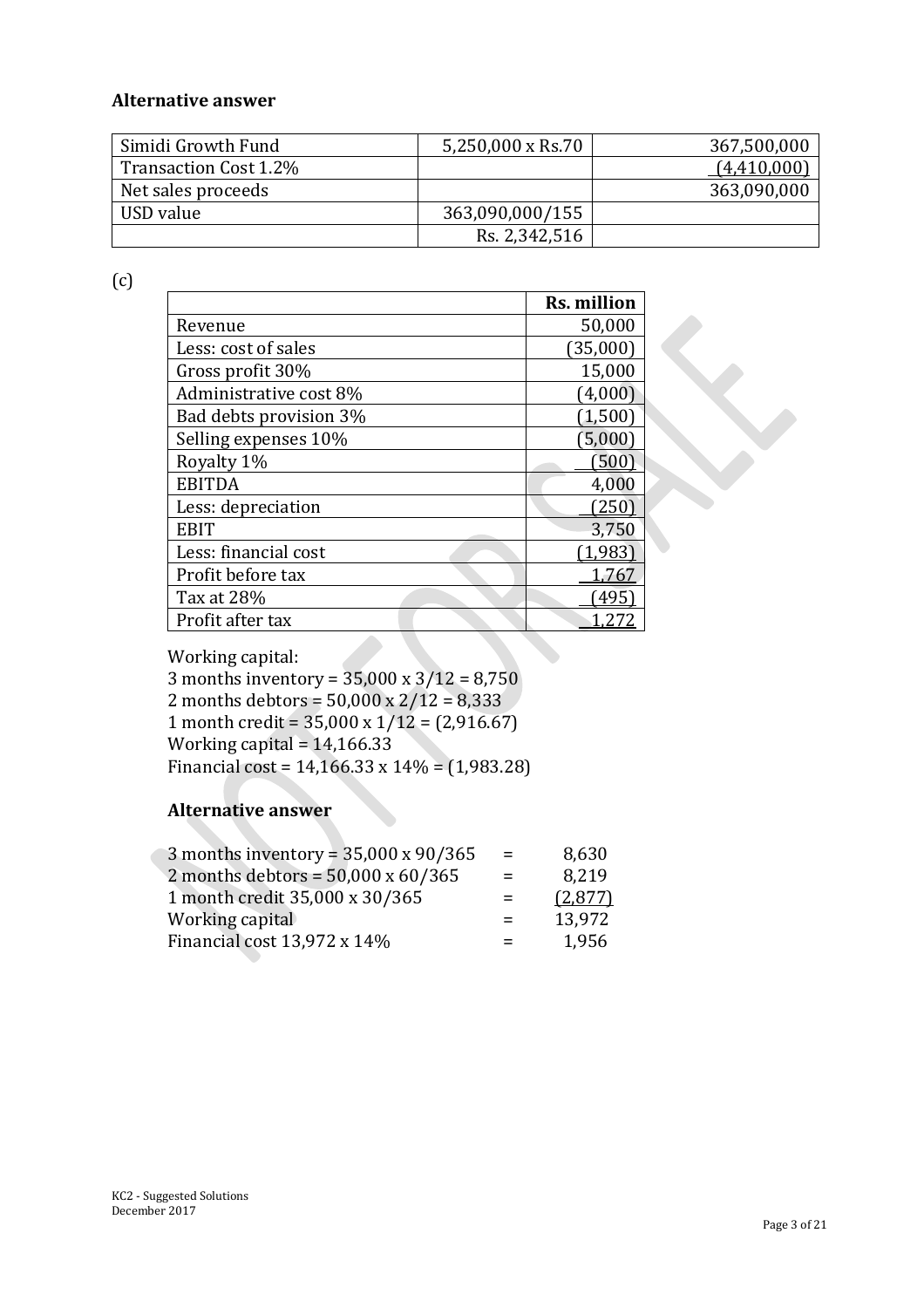| Accenture purchases 60% of Sizzle (Sri Lanka) shares $\vert$ = 75,000,000 x 60% x 110<br>From Sizzle (Asia) |                        |
|-------------------------------------------------------------------------------------------------------------|------------------------|
|                                                                                                             | Rs. 4,950 million      |
| Transaction cost 1.2%                                                                                       | Rs. 59.4 million       |
| Total cost                                                                                                  | Rs. 5,009.4 million    |
| 50% of public [75m x 30% x 50% x 110]                                                                       |                        |
| accepted the offer                                                                                          | 75,000,000 x 15% x 110 |
|                                                                                                             | Rs.1,237.5 million     |
| Transaction cost 0.5%                                                                                       | Rs. 6.2 million        |
|                                                                                                             | Rs. 1,243.7 million    |
| Total transaction cost for 75% equity stake                                                                 | Rs. 6,253.1 million    |
|                                                                                                             |                        |

(e)

Goodwill  $\longrightarrow$  6,253.1 million = Rs. 3,126 million 2

Ideally we need to forecast the additional operating cash flow that would be generated due to the brand rights in the foreseeable future (10 years), discount it to the present value (deducting the brand royalty fee) and determine whether the present value of the additional cash flows is higher than the goodwill recorded. If not, the deficit needs to be charged to the P & L as impairment to goodwill.

**(Total: 25 marks)**

(d)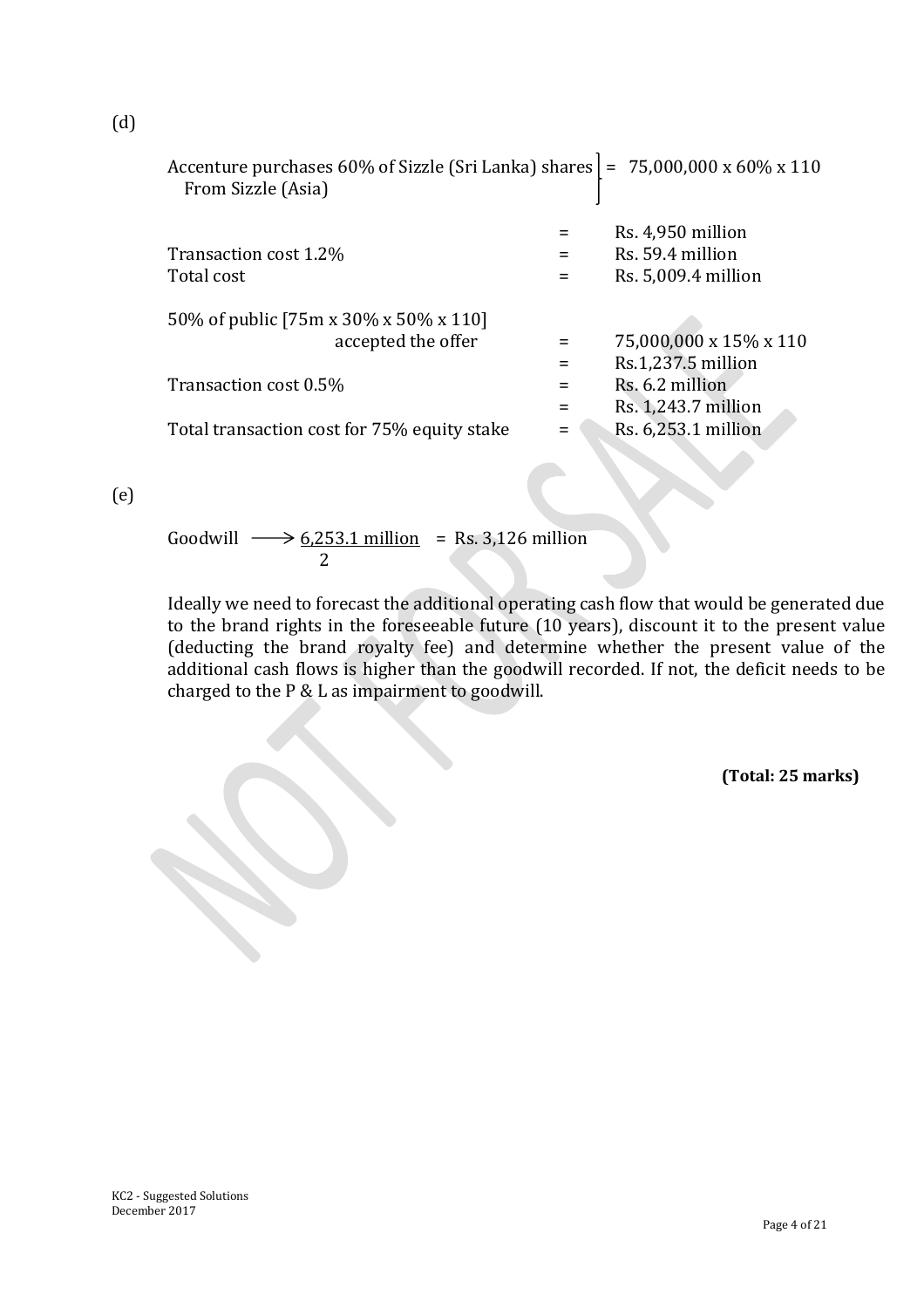# **Answer 02**

Relevant Learning Outcome/s:

- 1.2.2 Analyse financial results by using trends and ratios (including the DuPont analysis in financial statements across time/different companies/different accounting policies in appraising the short and long-term viability of the organisation (working capital issues such as overtrading and solutions to overtrading is expected to be discussed here)
- 2.2.1 Evaluate working capital requirements and investment decisions using working capital cycle and permanent and temporary working capital estimations.
- 3.1.1 Discuss different dividend policies, taking into account factors such as cliental effect, leverage and capital requirements, solvency ratios, tax considerations and Companies Act
- 3.1.3 Evaluate appropriate dividend policies for different organisations (private/listed in main or smaller markets) and the importance of dividend yield, dividend cover and dividend per share as important investor ratios.

Page No: 71/114/122/292

# **Part (a)**

The financial position of ABC indicates that the liquidity has significantly worsened from last year to this year. **The cash balance has reduced from a positive balance of Rs. 300 million last year to a net OD balance of Rs. 100 million (net decrease of Rs. 400 million) this year.** On the other hand the profitability has remained satisfactory at the gross profit level as well as the net profit level.

## **Accordingly, the company has invested in WC and capex totaling Rs. 1,100 million.**

At the same time the trade creditor balance has changed unfavorably amounting to Rs. 100 million.

Therefore, the total impact of the cash outflow is Rs. 1,200 million. This is a significant investment made by the company. The increase in non-current assets amounting to Rs. 700 million suggests that the company has gone for a major capacity expansion together with increased inventory volumes amounting to Rs. 170 million. The increased sales and the inefficient collection process has resulted in increased trade receivable balance of Rs. 230 million.

On the other hand the company has not attempted to match its working capital requirements via trade creditors there again it has decreased by another 100 million.

Therefore, we need to see how the company has financed its total increased investment of Rs. 1,200 million. (1,100 + 100)

| <b>Total</b>                           |                 | 1.200 |
|----------------------------------------|-----------------|-------|
| Non-current liabilities                |                 | 60    |
| Other creditors                        |                 | 60    |
| Overdraft                              | $\sim$ 10 $\pm$ | 120   |
| Cash                                   |                 | 280   |
| Retained earnings + Depreciation - 680 |                 |       |

## **Conclusion**

**The company has increased its sales by approximately 29% without sufficient capital infusion. Term loans have not been considered and no additional equity capital was**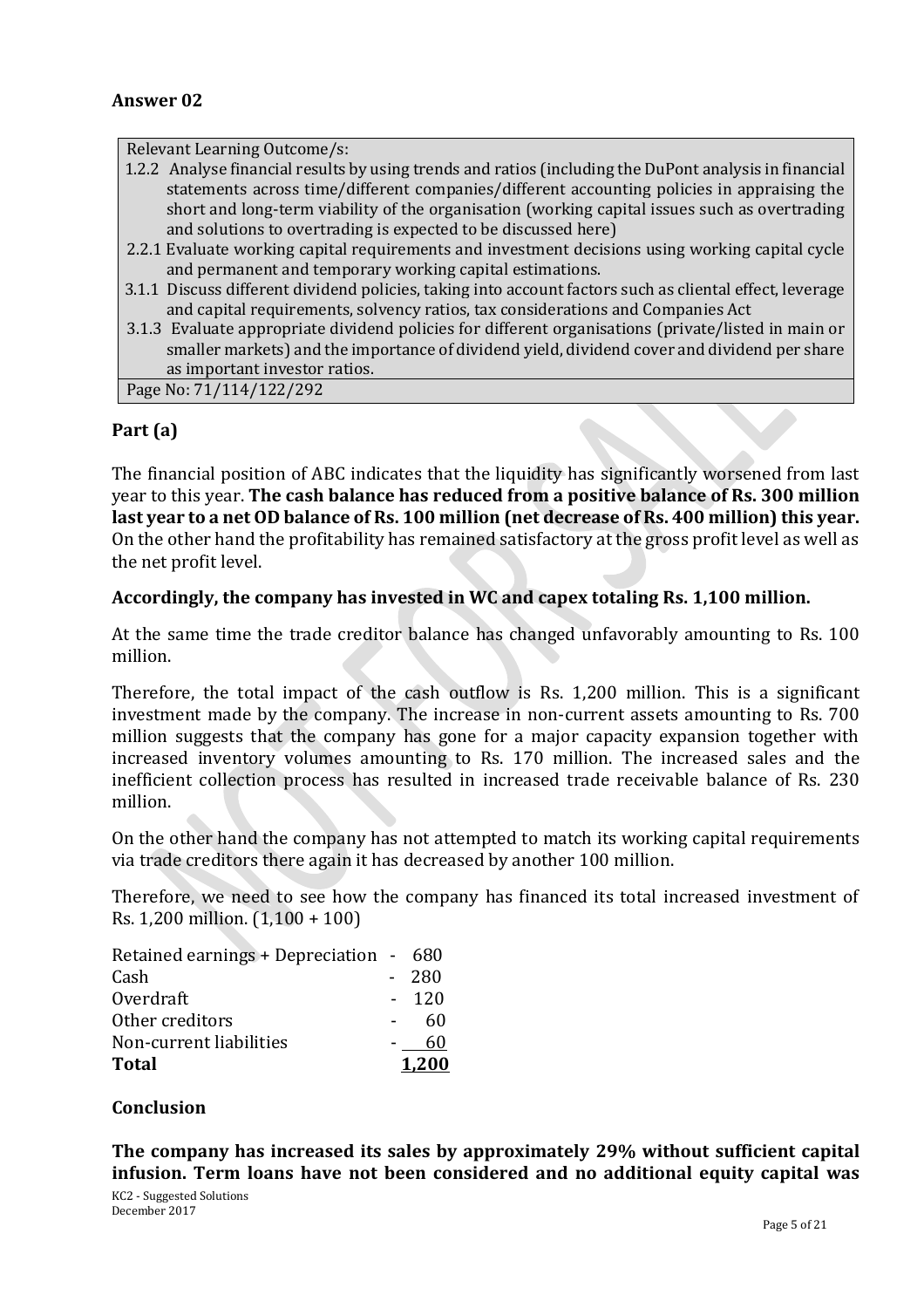**obtained. The entire capital requirement has been financed from short term sources, other than retained earnings, hence the worsening of the liquidity position of the company.**

**This situation can be explained as overtrading which occurs when a company increases its sales without proper capital backing.**

Ratio analysis to support liquidity situation

01. Liquidity ratios:

|               | 2016/17 | 2015/16 |
|---------------|---------|---------|
| Current ratio | 1.76    | -1.8    |
| Quick ratio   | 0.98    | 1.24    |

The current ratio has not been impacted largely but the quick ratio has decreased significantly as a majority of the cash is held up in inventories.

02. Sharp Increase in sales - The sales have increased by almost 30% for a period of one year.

| 03. | Receivables collection period | 2017<br>550 x 365<br>3,100<br>65 days | 2016<br>$320 \times 365$<br>2,400<br>49 days |
|-----|-------------------------------|---------------------------------------|----------------------------------------------|
| 04  | Inventory days                | 450 x 365<br>1,860<br>88 days         | $280 \times 365$<br>1,400<br>73 days         |
| 05  | Trade payable days            | $300 \times 365$<br>1,860<br>59 days  | $400 \times 365$<br>1,400<br>104 days        |
| 06. | Sales to PPE ratio:           | 901 <i>6</i> /17<br>2015/16           |                                              |

|              | 2016/17 | 2015/16 |
|--------------|---------|---------|
| <b>Sales</b> | 3,100   | 2,400   |
| <b>PPE</b>   | 2,450   | 1,800   |
| Sales to PPE | 1.27    | 1.33    |

The ratio has been maintained at a good level for over two years. This indicates that the company has invested well in PPE at the cost of liquidity.

07. Increase in sales to inventory

|                    | 2016/17 | 2015/16 |
|--------------------|---------|---------|
| Cost of sales      | 1,860   | 1,400   |
| Inventory          | 450     | 280     |
| Sales to inventory | 4.13    | 5       |

Inventory position has increased and this indicates mismanagement in inventory while overtrading by the company.

08. Fall in profit margin – This is due to increased short term funds hence increased finance costs.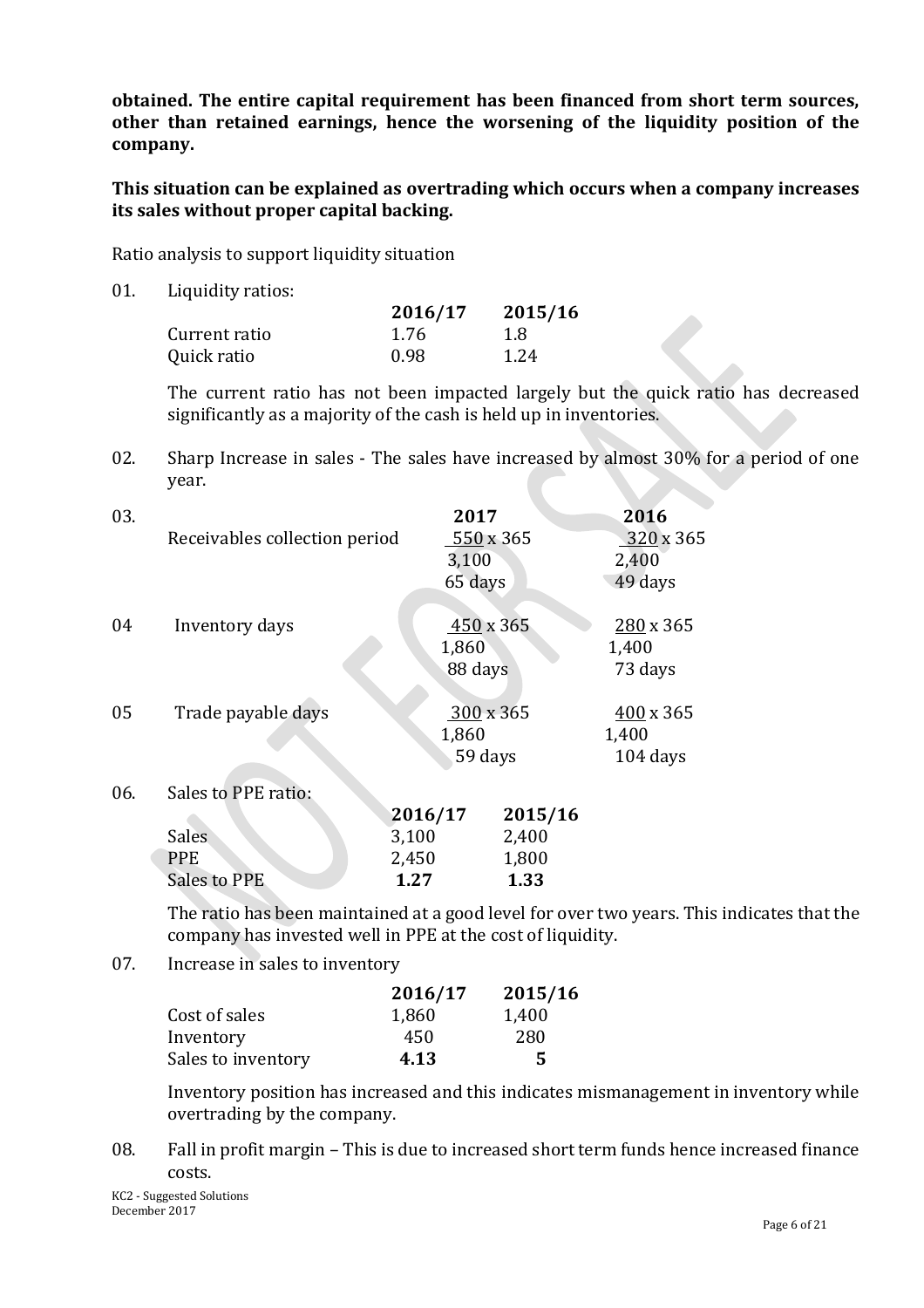|                | 2016/17 | 2015/16 |
|----------------|---------|---------|
| Sales          | 3,100   | 2,400   |
| N <sub>P</sub> | 630     | 570     |
| NP Ratio       | 20%     | 23%     |

09. Increase in short term funds and decline in cash and cash equivalent balances.

# **Part (b)**

The Summary of savings is given below.

|          |               | (Rs. million) |
|----------|---------------|---------------|
| Option 1 | Term loan     | 12.60         |
| Option 2 | Factoring     | 12.91         |
| Option 3 | Cash discount | 14.26/16.06   |

| Option 1                                                  | Term loan                                    |                 | 12.60       |       |
|-----------------------------------------------------------|----------------------------------------------|-----------------|-------------|-------|
| Option 2                                                  | Factoring                                    |                 | 12.91       |       |
| Option 3                                                  | Cash discount                                |                 | 14.26/16.06 |       |
|                                                           |                                              |                 |             |       |
| <b>Option 1</b>                                           |                                              |                 |             |       |
| Overdraft value (Rs. million)                             |                                              |                 |             | 120   |
| Interest savings on this                                  |                                              | $(22\% - 15\%)$ |             | 7.00% |
|                                                           | Accumulated savings for a year (Rs. million) |                 |             | 8.4   |
| Benefits (Rs. million)                                    |                                              | $(350 * 12)$    |             | 4.2   |
| Net benefit (Rs. million)                                 |                                              |                 |             | 12.60 |
|                                                           |                                              |                 |             |       |
| <b>Option 2</b>                                           |                                              |                 |             |       |
| Reduction of debtors                                      |                                              | Days            |             | 30    |
| <b>Reduction debtors</b>                                  |                                              | $(8.49*30)$     |             | 255   |
| Interest savings                                          |                                              | $(255*0.22)$    |             | 56.05 |
| Administrative savings                                    |                                              |                 | 3.36        |       |
| <b>Factoring service costs</b>                            |                                              |                 | (46.50)     |       |
| Net benefit (Rs. million)                                 |                                              |                 |             | 12.91 |
|                                                           |                                              |                 |             |       |
| <b>Option 3</b>                                           |                                              |                 |             |       |
| Total sales (Rs. million)                                 |                                              |                 | 3,100       |       |
| <b>Current Debtors collection period</b>                  |                                              |                 |             |       |
| Sales per day                                             |                                              |                 | 8.49        |       |
| <b>Debtors</b>                                            |                                              |                 | 550         |       |
| No. of days                                               |                                              |                 | 64.7        |       |
| Approximately                                             |                                              | (days)          | 65          |       |
| The discount would bring the average collection period to |                                              | (days)          | 32          |       |
| Revised collection period                                 |                                              |                 |             |       |
| 60%<br>10                                                 |                                              | 6               |             |       |
| 40%<br>65                                                 |                                              | 26              |             |       |
|                                                           |                                              |                 |             | 32    |
| Cost of discounting                                       |                                              |                 |             | 46.50 |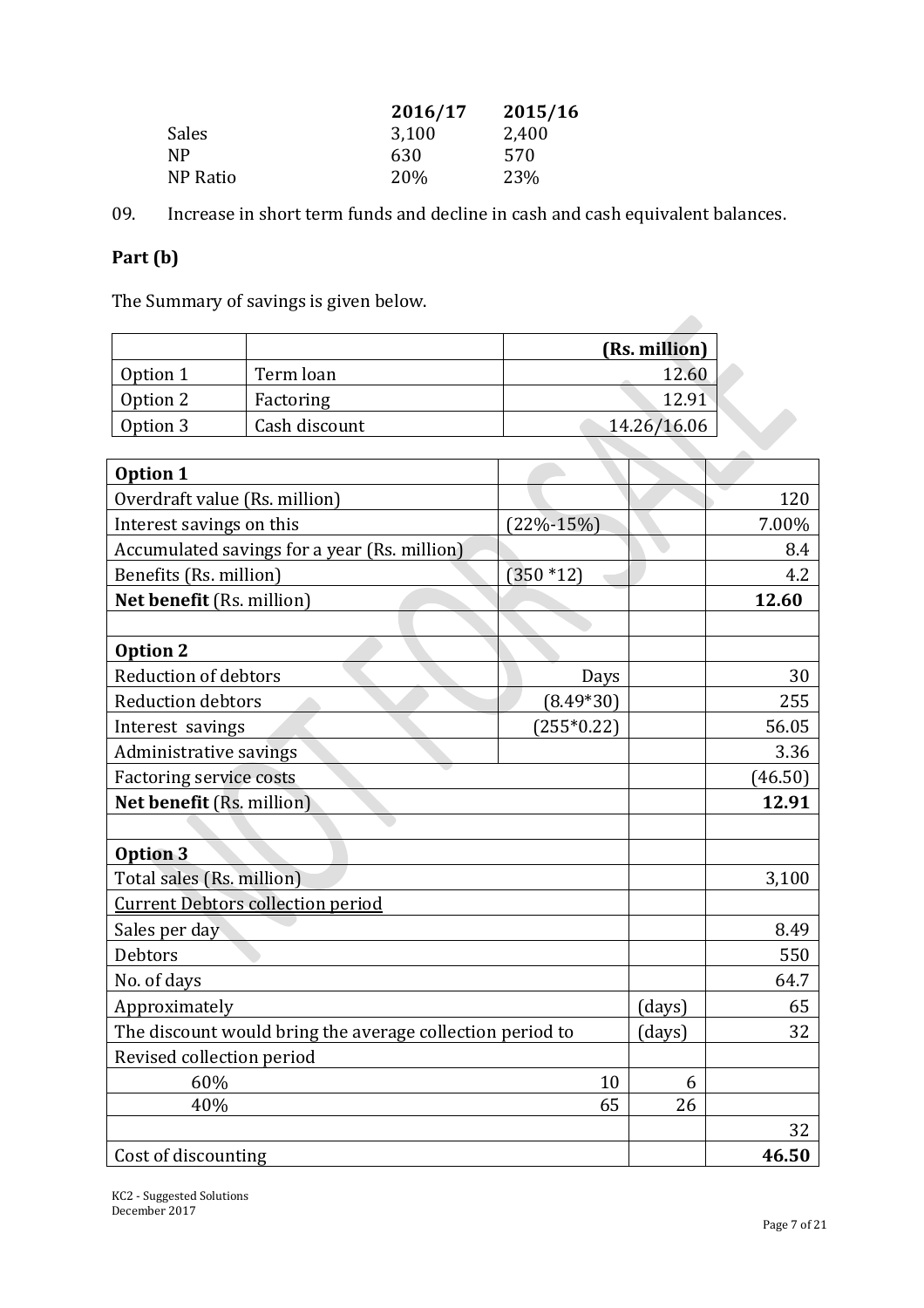| $(3,100 \text{ at } 60\% \text{ at } 2.5\%)$                  |          |
|---------------------------------------------------------------|----------|
| Revised sales value (3,100-46.50)                             | 3,053.50 |
| Revised - average sales                                       | 8.37     |
| Reduction of debtors due to discounting scheme (65-32) x 8.37 | 276.21   |
| Saving on borrowing cost of debtors 276.21 x 22%              | 60.76    |
| Net benefit $60.76 - 46.50$ (Rs. million)                     | 14.26    |

# **Option 03 Alternate answer**

| Previous cost of borrowing on debtors 3,100 x 65/365 x 22%   | 121.45  |
|--------------------------------------------------------------|---------|
| Proposed cost of borrowing on debtors 3,053.50 x32/365 x 22% | 58.89   |
| Saving on borrowing cost $(121.45 - 58.89)$                  | 62.56   |
| Total saving on discount scheme $\longrightarrow$ saving     | 62.56   |
| cost                                                         | (46.50) |
|                                                              |         |

# **Evaluation and conclusion**

The summary above shows that option 03 is the best option to adopt.

# **Option 1: Term loan**

There are two major drawbacks in this option.

- 01. It does not address the root cause.
- 02. Limits the flexibility of the company to carry out its factory construction work due to the conditions given in the mortgage bond. This option will have an unfavorable effect in the long term.

## **Hence not recommended. Option 2: Factoring**

The main critical drawback of this option is the impact on customer loyalty.

The company is running with 50 loyal and well-established agents. They do provide market intelligence as well. In the event the factoring company undertakes the collection, the chances of losing loyal customers are quite high. As the factoring company is quite aggressive and take all possible action to collect money, this may have an adverse effect on loyal customers.

Hence, not recommended.

# **Option 3: Cash discount**

This option provides the highest benefit which is the safest compared to all the options. It carries another benefit of increased sales which has not been considered in the calculations.

## **This option is recommended for the company.**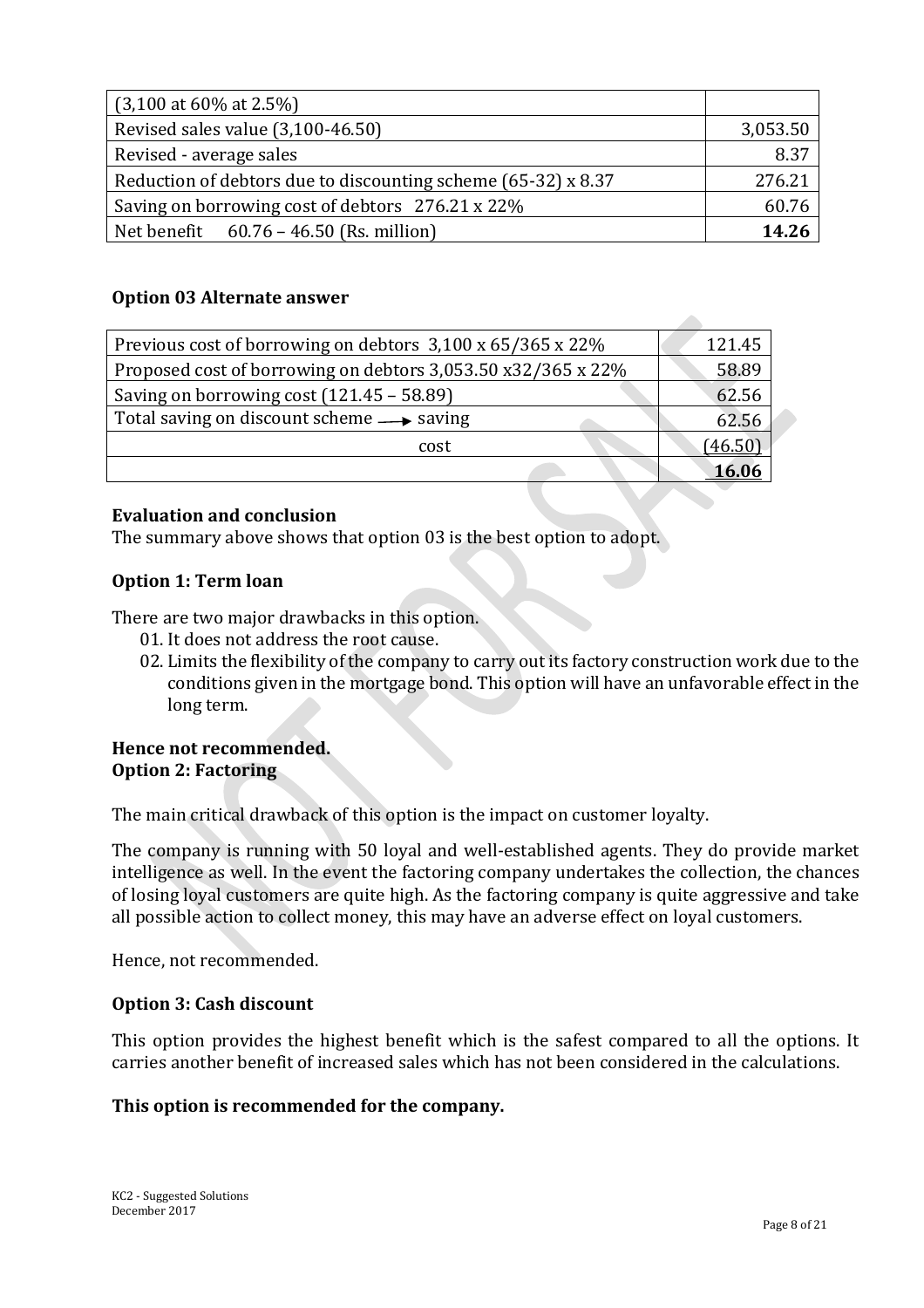# **Part (c)**

The liquidity position of the company has created a situation where the company will have major issues in paying cash dividends. The simple reason being that long-term investments have been financed from short term funds available with the company.

One thing to clarify here is that we do not have a situation where the company is proposing dividends without sufficient profits earned for the current year or past years. However, the current liquidity position does not support the dividend payout. Hence the concern is from a financial management perspective more than a legal consideration.

A company may opt to maintain a constant dividend payout irrespective of the liquidity position due to many reasons.In reality, one of the critical factors to consider is the type of shareholder profile that exists in the company. For example, if the majority of shareholders are institutions, they may need an annual steady cash flow to manage their day to day expanses. Also, to honor their cash payout commitments to investors.

Explained above is one of the practical reasons to support cash dividends and there could be more reasons.

However, in theory the dividends payout will not have a major impact on the company value determination or in other words the share price determination if the following conditions are met.

Any withheld dividends can be reinvested in investments that would result in a greater return than the cost of equity. In the event the expected investment opportunities available in the market are going to result in lower returns than the cost of equity, the dividend payout is expected as the owners of the funds may have better investment opportunities.

Hence the company borrowing funds can be accepted under two conditions.

01. Above rule is correct

02. The company is already in a liquidity trap and proper action will be taken to come out of it, failing which if loans are obtained for dividends this may result in major operational difficulties due to working capital mismanagement.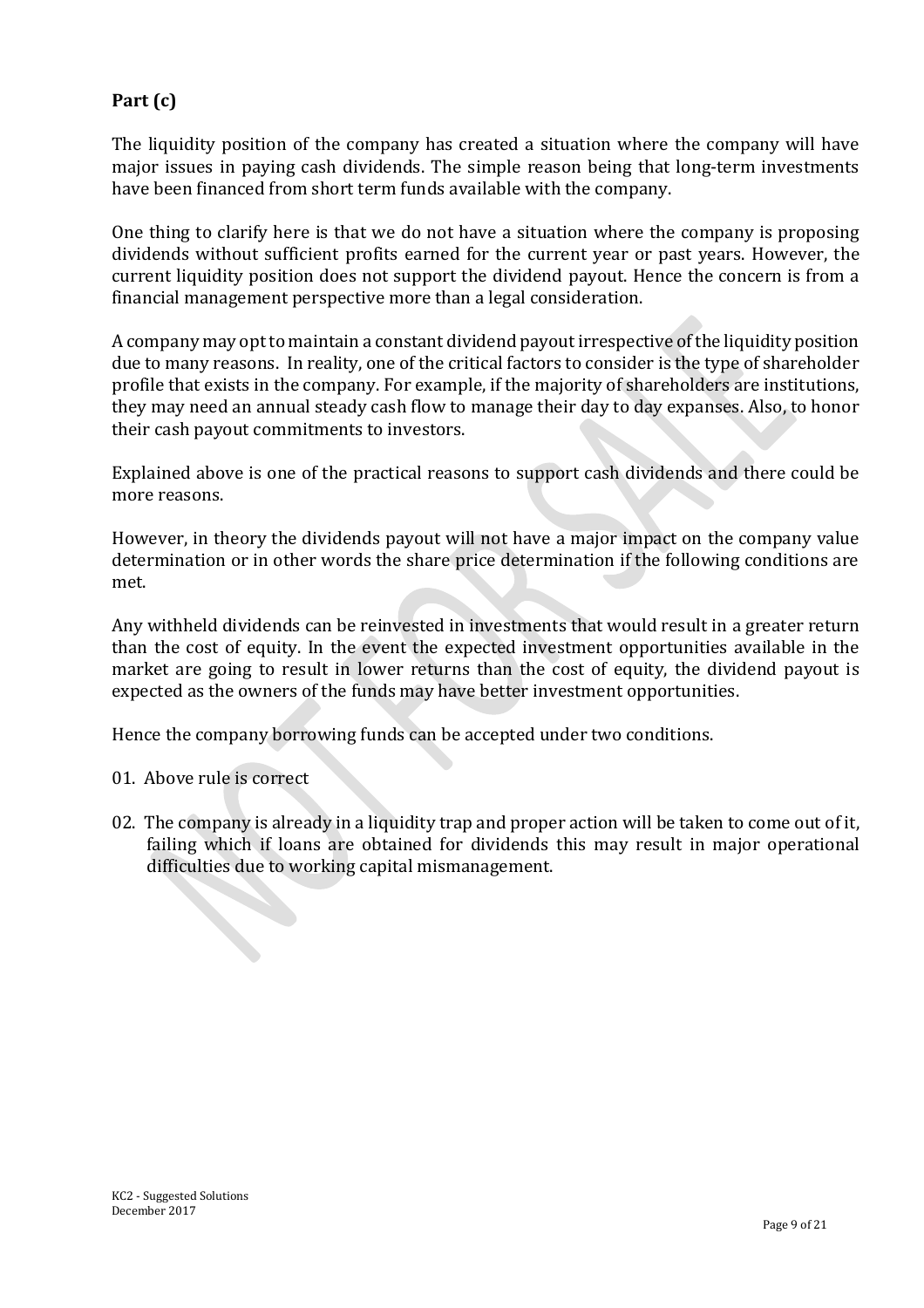# **Answer 03**

Relevant Learning Outcome/s

- 5.2.1 Evaluate business valuation techniques (asset based, earnings based, proxy PE base, cash flow based) for a specific merger or acquisition or divestment.
- 2.6 Capital structure decision making
- 4.1.1 Analyse the capital budgeting process (including searching for investments, strategic prioritisation, identifying investment, investment appraisal, authorisation, capital budget, monitoring and review)
- 4.1.2 Evaluate investment projects using discounting factor/non-discounting factor techniques with.

- Tax

- Inflation (monetary and real method)
- Unequal life projects (annual equivalent method only)
- Asset replacement
- Capital rationing (including multi period capital rationing)
- Under uncertainty (certainty equivalent, adjusting discounting factors/payback, using probability and sensitivity analysis)
- Foreign investments (using forward exchange rates or country specific discounting factors)
- 2.3.2 Analyse various methods (IPO, introduction, private placement, right issues) of issuing instruments to capital markets.
- 6.2.1 Assess different tools/strategies to mitigate each of the risks identified above.
- 6.2.2 Assess various types of financial derivatives (including forward contracts future swaps and options)

Page No: 439/453/260/327/147/151/152/620/630/634/640

# (a)

A summary of the business valuation under three different methods is given below.

| Assets based (W1)         | - Rs. 40.3 million    |
|---------------------------|-----------------------|
| Earnings based (PE) (W2)  | $-$ Rs. 65.16 million |
| Free Cash flow based (W3) | - Rs. 45.81 million   |

# Given below are some of the key reasons why the earnings based valuation cannot be taken directly by QPL.

The risk, stability, and expertise present in large highly professional quoted companies are not comparable to those of a small company such as QPL. Generally, large quoted companies will have advantages and should be valued on a higher multiple of their earnings than a small company. Hence some discounting is needed.

Given the above reasons, it is recommended to discount the PE based valuation and negotiate within the range of Rs. 40.3 million to 45.81 million.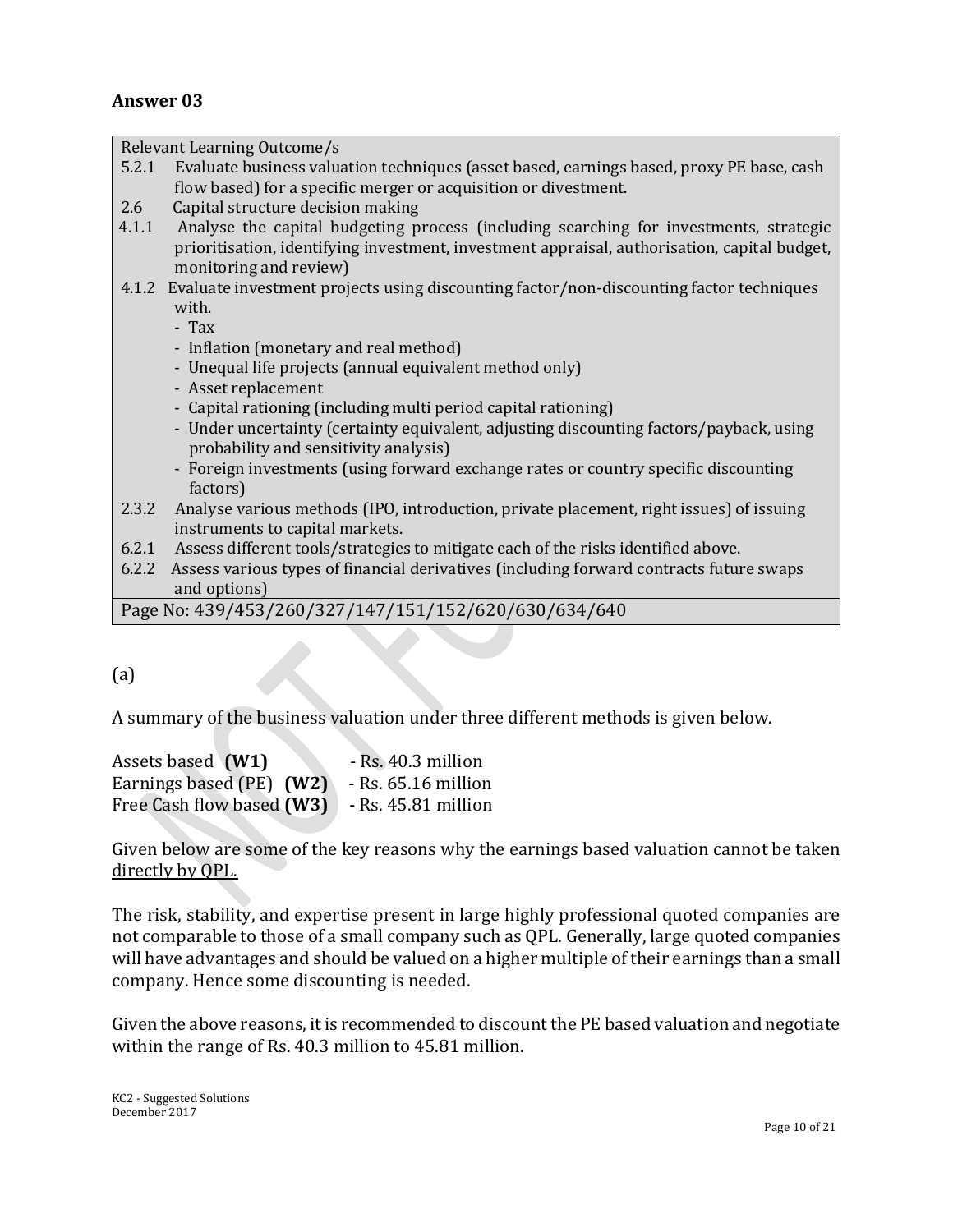# **Working 1 (W1)Assets based valuation - NRV**

|                     | <b>Rs. million</b> |
|---------------------|--------------------|
| Net assets          | 55.3               |
| Adjustments for:    |                    |
| Land and buildings  | 30                 |
| Plant and machinery | $-20$              |
| Inventory           | $-10$              |
| Trade receivables   | $-15$              |
| <b>Adjusted NRV</b> | 40.3               |

| <b>Adjusted NRV</b>                                 | 40.3               |  |
|-----------------------------------------------------|--------------------|--|
|                                                     |                    |  |
| <b>Working 2 (W2) Earnings Based valuation - PE</b> |                    |  |
| <b>Target company (Z PLC)</b>                       |                    |  |
| <b>EPS</b>                                          | 10.5               |  |
| <b>MPS</b>                                          | 152                |  |
| <b>PE</b> ratio                                     | 14.48              |  |
| Earnings per share of OPL                           |                    |  |
|                                                     | Rs. 4.5/1.5 shares |  |
| EPS (Rs.)                                           | 3                  |  |
| Based on the above market price per share (MPS) of  |                    |  |
| QPL                                                 | 3*14.48 times      |  |
| <b>MPS</b>                                          | 43.44              |  |
| Total valuation Rs. million                         | 65.16              |  |
|                                                     |                    |  |

| Working 3 (W3) Free cash flow based valuation   |                       |
|-------------------------------------------------|-----------------------|
|                                                 | Rs. million           |
| Year 1 sales (2017/2018)                        |                       |
| 2016/2017 sales                                 | 262                   |
| Growth                                          | 4.5%                  |
| <b>Expected sales</b>                           | 273.79                |
|                                                 |                       |
| 2016/2017 EBIT to sales ratio                   | 23.76/262*100         |
| After considering the EBIT to sales ratio drop: |                       |
| 23.76/262 (9.07%-2.5%)                          | 6.5% (approximately)  |
| 2017/2018 EBIT (273.79 x 6.5%)                  | 17.80 (approximately) |
| Investment in PPE (0.1%) (273.79 x 0.1%)        | $-0.274$              |
| Working capital - 2017/2018 (0.5%)              | $-1.369$              |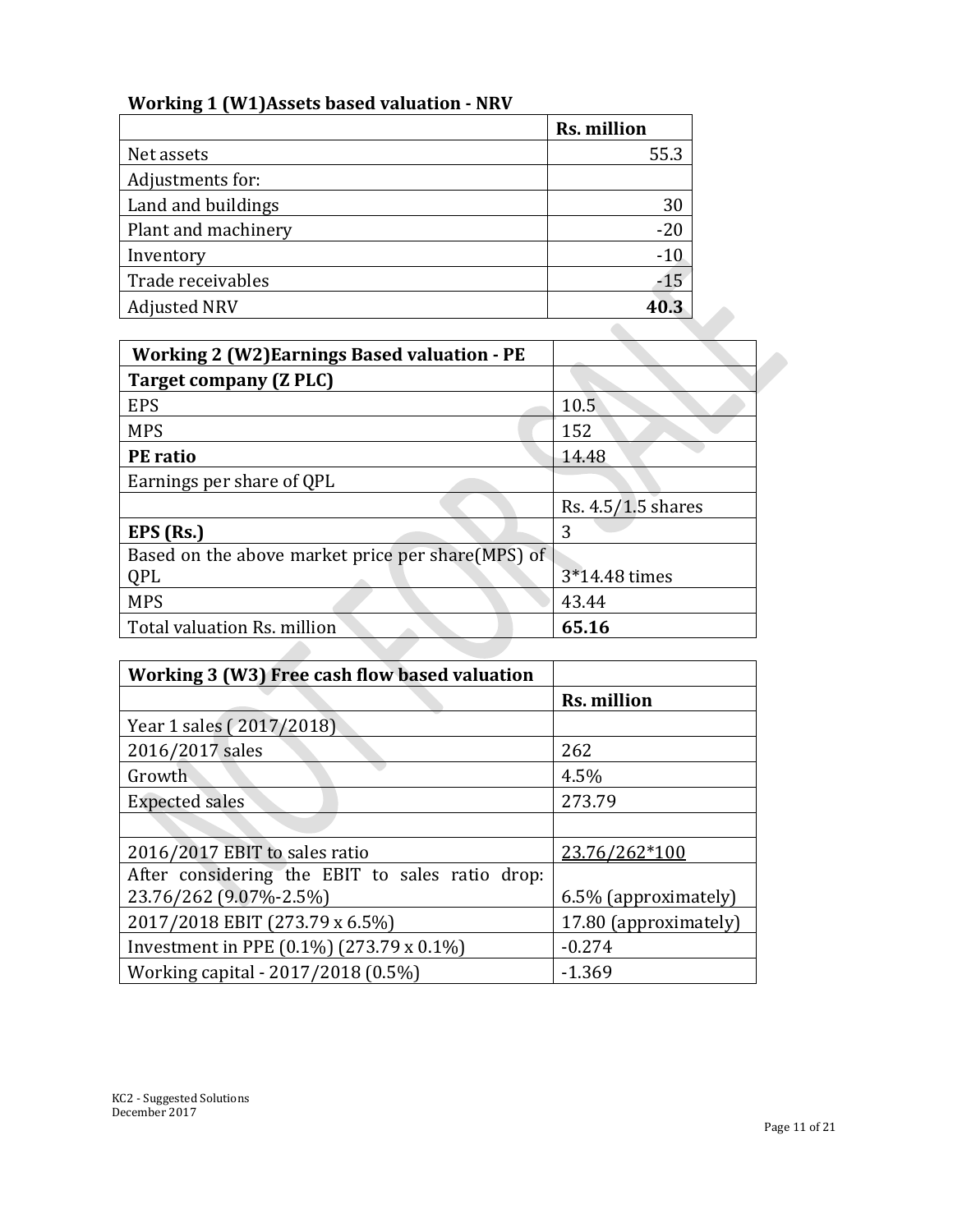| <b>FCFF</b>                              | EBIT (1-t) - capital investment - WC<br>investment |  |
|------------------------------------------|----------------------------------------------------|--|
|                                          | 17.80 (1-0.28)-0.274-1.369                         |  |
|                                          | 11.17                                              |  |
| Today's firm value                       | $D1/(r-g)$                                         |  |
|                                          |                                                    |  |
| Growth rate                              | 4.5%                                               |  |
|                                          |                                                    |  |
| Present value of firms future cash flows | 11.17/(13%-4.5%)                                   |  |
| Rs. million                              | 131.41                                             |  |
|                                          |                                                    |  |
| Less: Market value of debts              | (85.599)                                           |  |
|                                          |                                                    |  |
| Value remaining for equity share holders | 45.81                                              |  |
|                                          |                                                    |  |

| <b>Calculation of WACC</b> |         |     |
|----------------------------|---------|-----|
| Debt                       | 85.599  | 61% |
| Equity                     | 55.259  | 39% |
|                            | 140.858 |     |
|                            |         |     |
| <b>Cost of equity</b>      |         |     |
| Risk free rate             | 9%      |     |
| Risk premium               | 3.50%   |     |
| Beta factor(W4)            | 1.4     |     |
| Adjusted risk premium      | 4.9%    |     |
| Cost of equity             | 13.9%   |     |
| <b>Approximately</b>       | 14%     |     |
| Cost of debt               | 16.50%  |     |
| After tax cost of debt     | 0.1188  |     |
|                            |         |     |
|                            |         |     |

| <b>WACC</b>   |     |        |            |
|---------------|-----|--------|------------|
| Equity        | 39% | 14%    | 5.46%      |
| Debt          | 61% | 11.88% | 7.25%      |
|               |     |        | 12.71%     |
| Approximately |     |        | <b>13%</b> |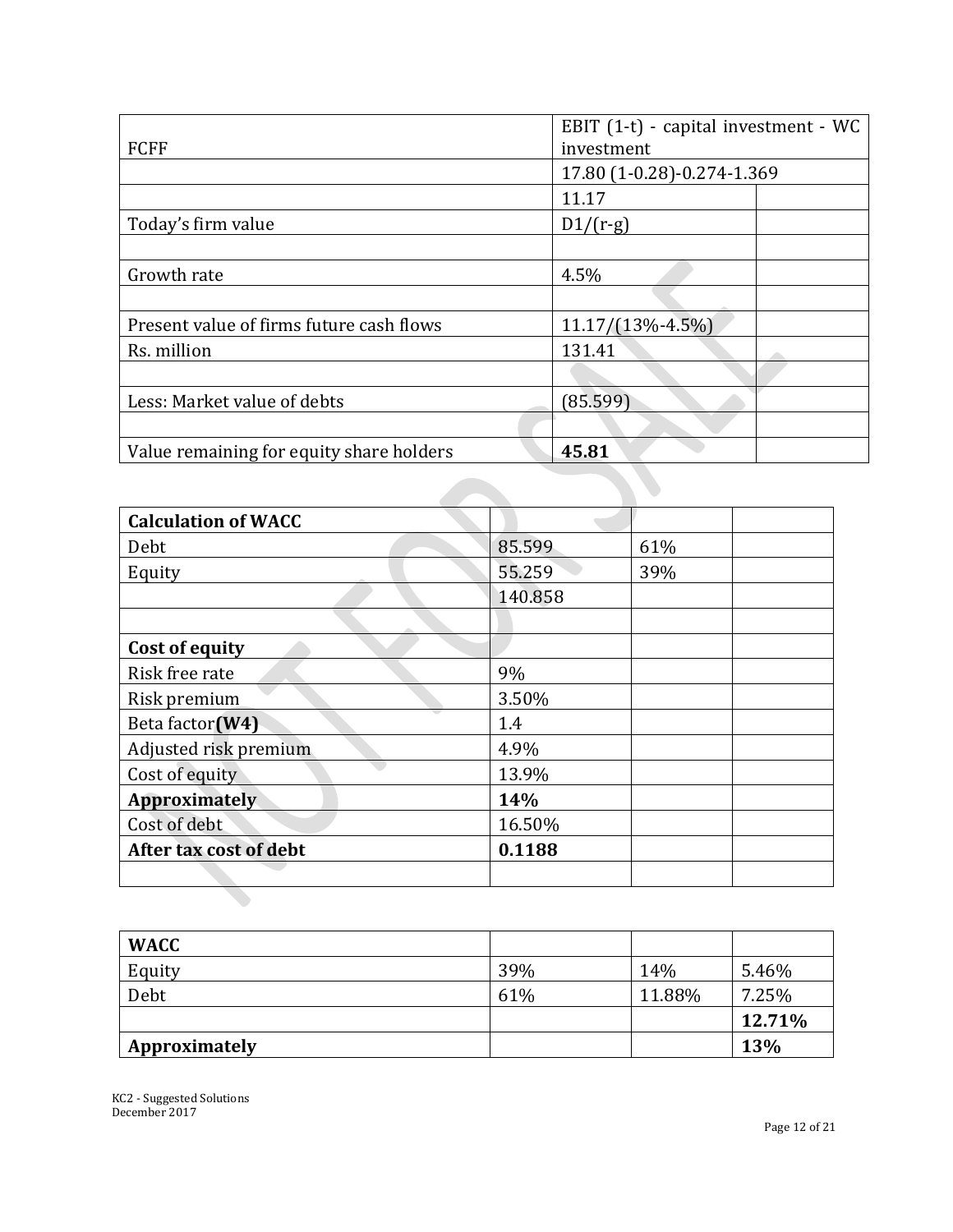| Working 4 (W4) Arriving at Beta factor for QPL |                              |
|------------------------------------------------|------------------------------|
| Target company Debt to equity ratio            | 70:30                        |
| Beta factor                                    | 1.78                         |
| Assumed tax rate                               | 0.28                         |
|                                                |                              |
|                                                | <b>Beta levered</b>          |
| Calculating unlevered beta                     | $1 + (1-t)$ <sup>*</sup> D/E |
|                                                |                              |
|                                                | 1.78                         |
|                                                | $1+(1-0.28)*70/30$           |
|                                                | 1.78/2.68                    |
| <b>Unlevered beta</b>                          | 0.664                        |
|                                                |                              |
| Estimated beta of QPL                          |                              |
| Levered beta $=$                               | $Bu * (1 + (1-t) * D/E)$     |
|                                                | 1.40                         |

# **Part (b)**

The capital structure decision involves taking into consideration several factors including income, risk, flexibility, control, timing etc. The following factors are critical for QPL to consider in assessing their capital structure.

**Efficient WACC** – The WACC continues to fall with the addition of debt to the capital structure provided the cost of debt is managed at the correct level. As far as QPL is concerned it has already reached a higher gearing position, debt to equity of 61:39, and there is a question whether the company is able to reduce WACC further by introducing more and more debt to the structure.

Cost of equity: 13.9% Cost of debt: 11.88%

**Tax advantage of debt** – Interest on debt is a tax-deductible expense and hence reduces the tax burden. The advantage of a tax shield motivates the company to raise more loans from the market. The market value of the firm would increase with the decreased tax burden. As explained in the previous point the reduced WACC would mean a higher market valuation for the company.

**Flexibility** – It is clear that QPL has already reached an alarming level and that is the reason why the debt provider is demanding for a premium to compensate for the credit risk. Therefore, the management of QPL should decide whether to go ahead with further debt at the cost of flexibility or look for other sources of funding.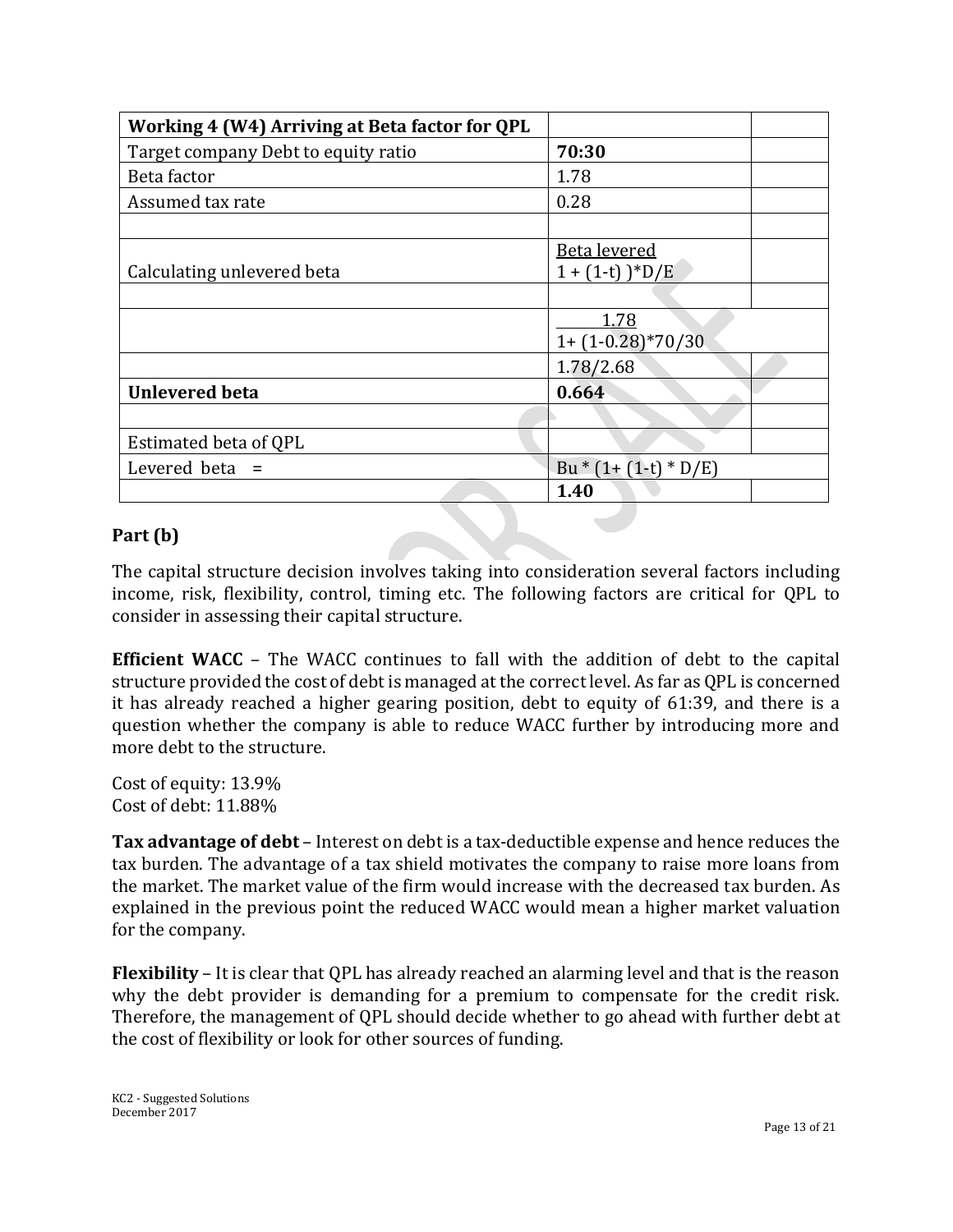**Operational risk exposure to reasonable limits** – The operational performance of QPL has been volatile over the last three years and only 2016/17 has recorded a marginal profit. The external market conditions for drugs in Sri Lanka has gone through several discussions and the market place is becoming more and more regulated with price caps and other controls.

Hence the chances that compliance risk, country risk, forex risk and other key risks driving the business to an expected level of profitability is high. The debt financing has no flexibility into any of these incidents as the debt payment is committed. Therefore, a stringent assessment of the risks of each business is necessary before committing further credit to the capital structure.

**Controlling power** – If more equity is issued to the public, control will get diluted for the promoters, whereas with issuing of debt the current shareholding will be retained. However this may not be a concern for QPL as majority of shares are within the family. At the moment there is an opportunity to expand the equity base without losing the controlling power.

| Composition | Current capital structure | Increased<br>Debt |         |      |
|-------------|---------------------------|-------------------|---------|------|
| Debt        | 85.599                    |                   | 105.599 | 66%  |
| Equity      | 55.259                    |                   | 55.259  | 34%  |
|             |                           |                   | 160.86  | 100% |

Impact to the capital structure

If Rs. 20 million is taken as debt finance, the new WACC would be:  $0.66*0.1188 + 0.34*0.14 = 12.6%$ 

**Part (c)**

| Mass production                 | 30% | 2%    | $0.6\%$ |
|---------------------------------|-----|-------|---------|
| Forex exposure                  | 10% | $1\%$ | $0.1\%$ |
| <b>Both</b>                     | 60% | 3%    | 1.8%    |
| <b>EBIT to sales ratio drop</b> |     |       | 2.5%    |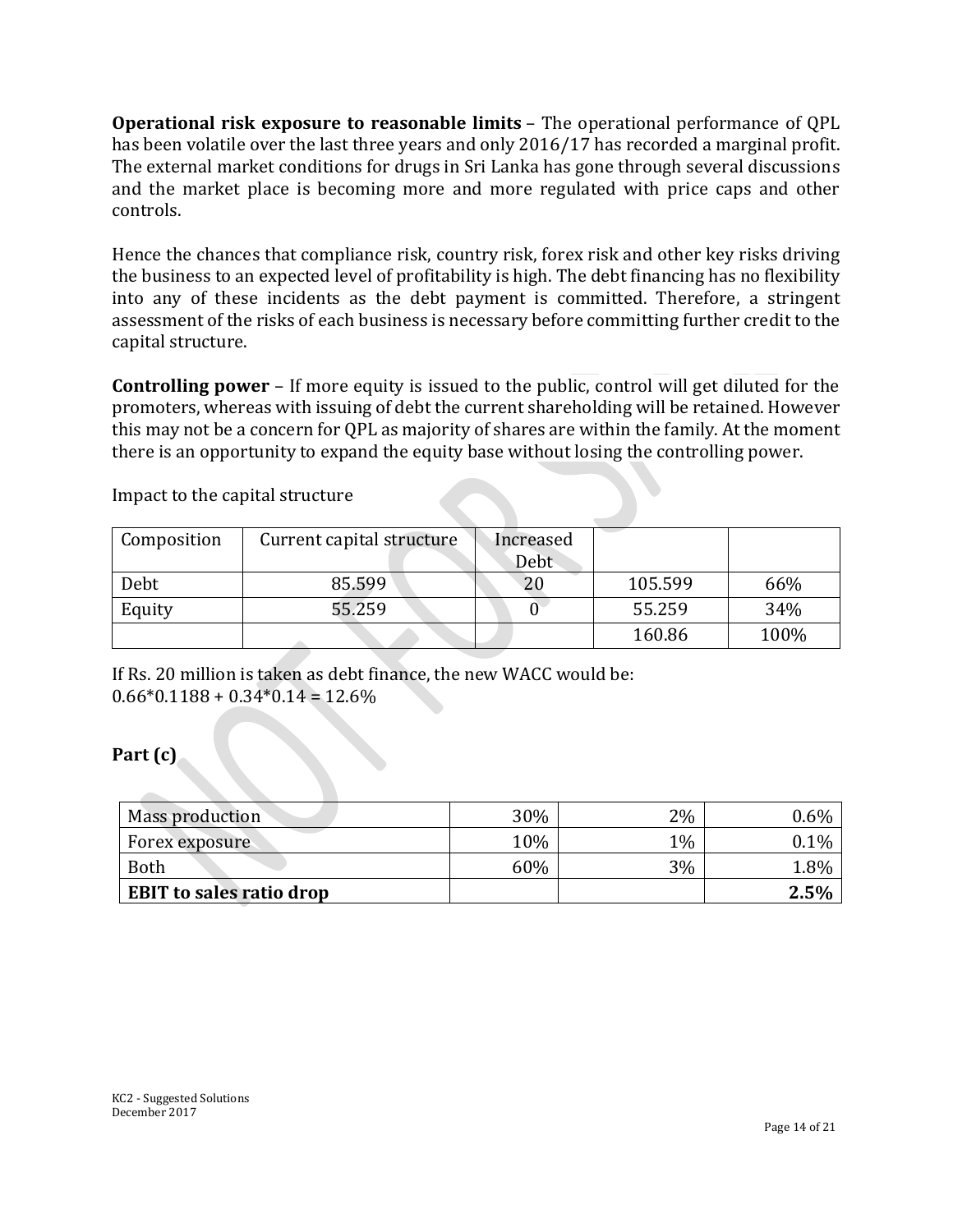| <b>Incremental EBIT</b>                 |           |           |           |             |           |           |
|-----------------------------------------|-----------|-----------|-----------|-------------|-----------|-----------|
|                                         | 2016/2017 | 2017/2018 | 2018/2019 | 2019/2020   | 2020/2021 | 2021/2022 |
|                                         |           |           |           | Rs. million |           |           |
| Total Sales (from pre-seen) - A         |           | 363       | 431       | 550         |           |           |
| <b>EBIT</b>                             |           | 34.5      | 41.5      | 60.2        |           |           |
| $(from pre-seen) - B$                   |           |           |           |             |           |           |
| EBIT % $(B/A)$                          |           | 9.5%      | $9.6\%$   | 10.9%       |           |           |
| Less: EBIT to sales ratio drop          |           | $-2.5%$   | $-2.5%$   | $-2.5%$     |           |           |
| Revised EBIT %                          |           | $7\%$     | 7.1%      | 8.4%        |           |           |
| Revised EBIT (Value)                    |           | 25.41     | 30.60     | 46.2        | 50.82     | 55.90     |
|                                         |           |           |           |             |           |           |
| sales with current<br>Forecasted        | 262       | 328       | 368       | 426         | 476       | 527       |
| standalone shops & outlets in           |           |           |           |             |           |           |
| supermarkets                            |           |           |           |             |           |           |
| EBIT (current level)                    | 23.7      | 30.16     | 33.84     | 39.08       | 43.77     | 48.55     |
| <b>EBIT</b> to sales ratio              | 9.07%     | 9.07%     | 9.07%     | 9.07%       | 9.07%     | 9.07%     |
| Less: EBIT to sales ratio drop          |           | $-2.5%$   | $-2.5%$   | $-2.5%$     | $-2.5%$   | $-2.5%$   |
| Revised EBIT % - based on current level |           | 6.6%      | 6.6%      | 6.6%        | 6.6%      | 6.6%      |
| Revised EBIT value                      |           | 21.65     | 24.29     | 28.12       | 31.42     | 34.78     |
| <b>Incremental EBIT</b>                 |           | 3.76      | 6.31      | 18.08       | 19.4      | 21.12     |

KC2 - Suggested Solutions December 2017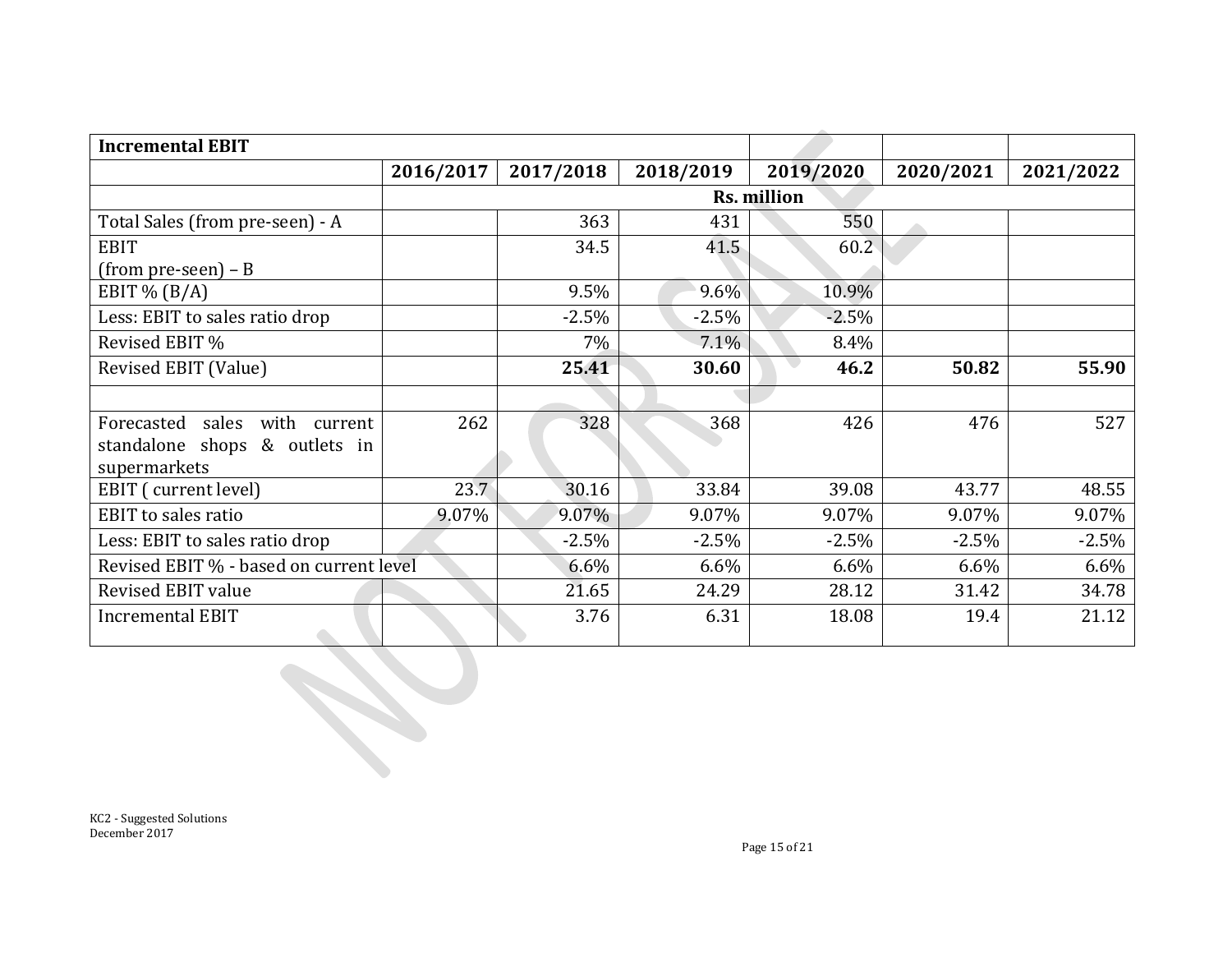| <b>Project evaluation</b>     |           |           |                    |           |           |           |
|-------------------------------|-----------|-----------|--------------------|-----------|-----------|-----------|
|                               | 2016/2017 | 2017/2018 | 2018/2019          | 2019/2020 | 2020/2021 | 2021/2022 |
|                               |           |           | <b>Rs. million</b> |           |           |           |
| <b>Incremental EBIT</b>       |           | 3.76      | 6.31               | 18.08     | 19.4      | 21.12     |
| $EBIT(1-t)$                   |           | 2.71      | 4.54               | 13.02     | 13.97     | 15.21     |
| Investment                    | (30.00)   | (30.00)   | (30.00)            |           |           |           |
| Depreciation and Amortisation |           | 10.00     | 20.00              | 30.00     | 20.00     | 10.00     |
| Working capital               |           | (8.00)    | (8.00)             | (8.00)    |           |           |
| Free cash flow                | (30.00)   | (25.29)   | (13.46)            | 35.02     | 33.97     | 25.21     |
| Terminal value                |           |           |                    |           |           | 108.64    |
|                               | (30.00)   | (25.29)   | (13.46)            | 35.02     | 33.97     | 133.85    |
| Discounting factor            | 1.00      | 0.893     | 0.783              | 0.674     | 0.592     | 0.519     |
| <b>PV</b>                     | (30.00)   | (22.58)   | (10.50)            | 23.60     | 20.11     | 69.47     |
| <b>NPV</b>                    | 50.1      |           |                    |           |           |           |

|        |       | <b>Approximately</b> | <b>DCF</b> |
|--------|-------|----------------------|------------|
| Year 1 | 12.24 | 12%                  | 0.893      |
| Year 2 | 13.32 | 13%                  | 0.783      |
| Year 3 | 13.7  | 14%                  | 0.674      |
|        |       |                      |            |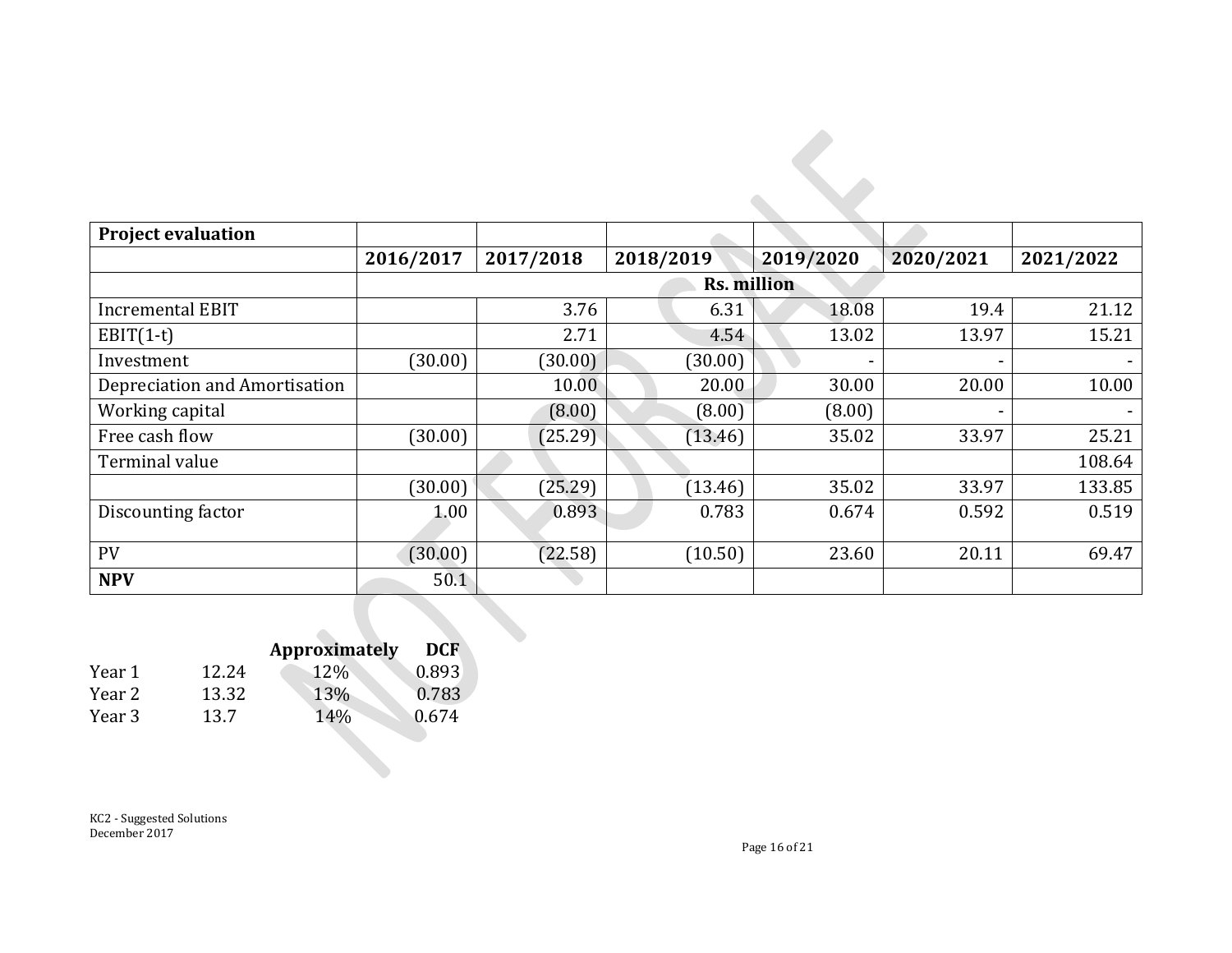# **Discounting factor**

| Year 3         |       |        |        |       |
|----------------|-------|--------|--------|-------|
|                |       | $\%$   | Cost   | WACC  |
| Loan1          | 30    | 0.28   | 12.24% | 0.035 |
| Loan 2         | 30    | 0.28   | 14.4%  | 0.041 |
| Equity         | 45    | 0.4285 | 14.32% | 0.061 |
|                | 105   | 1      |        | 13.7% |
| Approximately  | 14%   |        |        |       |
| Cost of equity |       |        |        |       |
| Risk free rate | 9     |        |        |       |
| Market premium | 3.5   |        |        |       |
| <b>Beta</b>    | 1.52  |        |        |       |
| Cost of equity | 14.32 |        |        |       |

| <b>Terminal value</b> |         |
|-----------------------|---------|
|                       |         |
| Year 2021/22 FCF      | 25.21   |
| Less/Depreciation     | (10.00) |
| FCF from 2013 onwards | 15.21   |
| <b>WACC</b>           | 14%     |
| Terminal value        | 108.64  |

# **Part (d)**

- (i) Disagree with both of his statements.
	- There are many Private equity firms in Sri Lanka run by global leaders from the same market segment as well as local banks. For example, NDB utilized a private equity firm early this year. There is also a clear indication that most Private equity firms operating in Sri Lanka are encouraging most SMEs to come and join with them post war in Sri Lanka.
	- On the other hand neither venture capital firms nor private equity would be suitable for raising equity capital due to the reasons outlined below.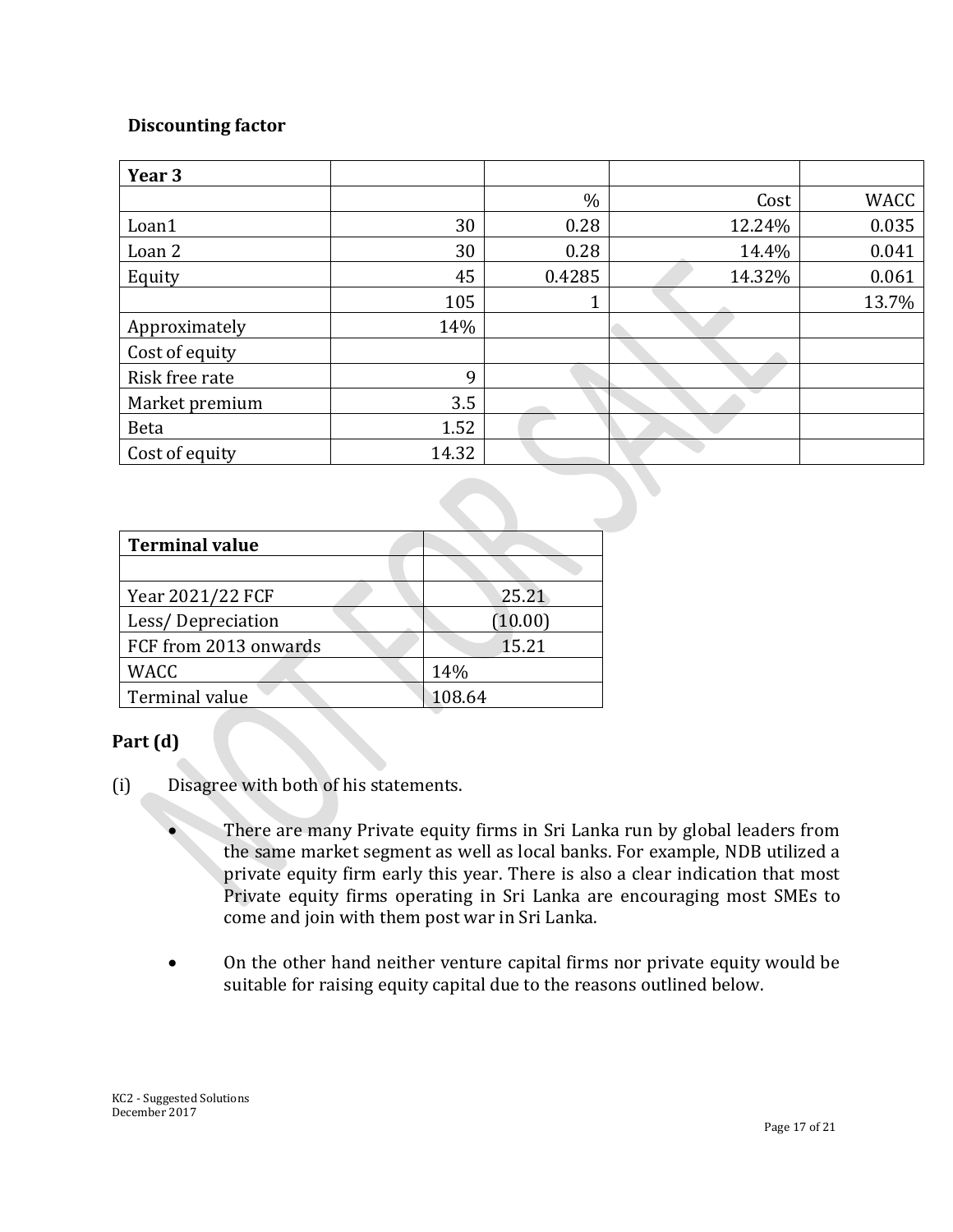Private equity firms mostly buy mature companies that are already established and have streamlined operations to increase revenues. Venture capital firms, on the other hand, mostly invest in start-ups with high growth potential. Therefore, QPL will not qualify for any of the prerequisites. The key requirement for QPL is to issue equity shares and ease the highly geared position.

Private equity firms mostly buy 100% ownership of the companies in which they invest. As a result, the companies are in total control of the firm after the [buyout.](http://www.investopedia.com/terms/b/buyout.asp) Venture capital firms invest in 50% or less in equity shares of the companies. QPL management will never want to lose the controlling power as the current business model operates well and the proposed project seems profitable. Hence the ownership transfer to a third party would not make sense.

(ii) QPL will find it difficult to go for an IPO due to the reasons given below.

Lack of requisite scale: The total asset value of QPL as at 31 March 2017 is Rs. 218 million.

Enhanced corporate structure: The corporate structure shows that the operational set up is quite premature to handle an IPO and the prospectus would highlight this matter.

Hence, transparency and the governance need to be improved.

The cost of raising funds would be quite expensive due to direct and indirect costs involved in listing a company through an IPO.

As private equity firms, Venture capital and IPO are not suitable for raising extra capital, the ideal option would be to look for an individual investor for the expansion plan or to look for somebody who is looking for long term returns rather than quick wins in order to bridge the financing gap.

# **Part (e)**

The pharmaceutical industry is under pressure due to the below factors.

- 01. Manufacturing initiatives are already underway with large and already established companies
- 02. The industry is being regulated by government bodies hence possible price controls.
- 03. Foreign currency exchange pressure with reduced Central Bank intervention in exchange rate determination.

Foreign exchange would expose QPL to transaction and economic risk.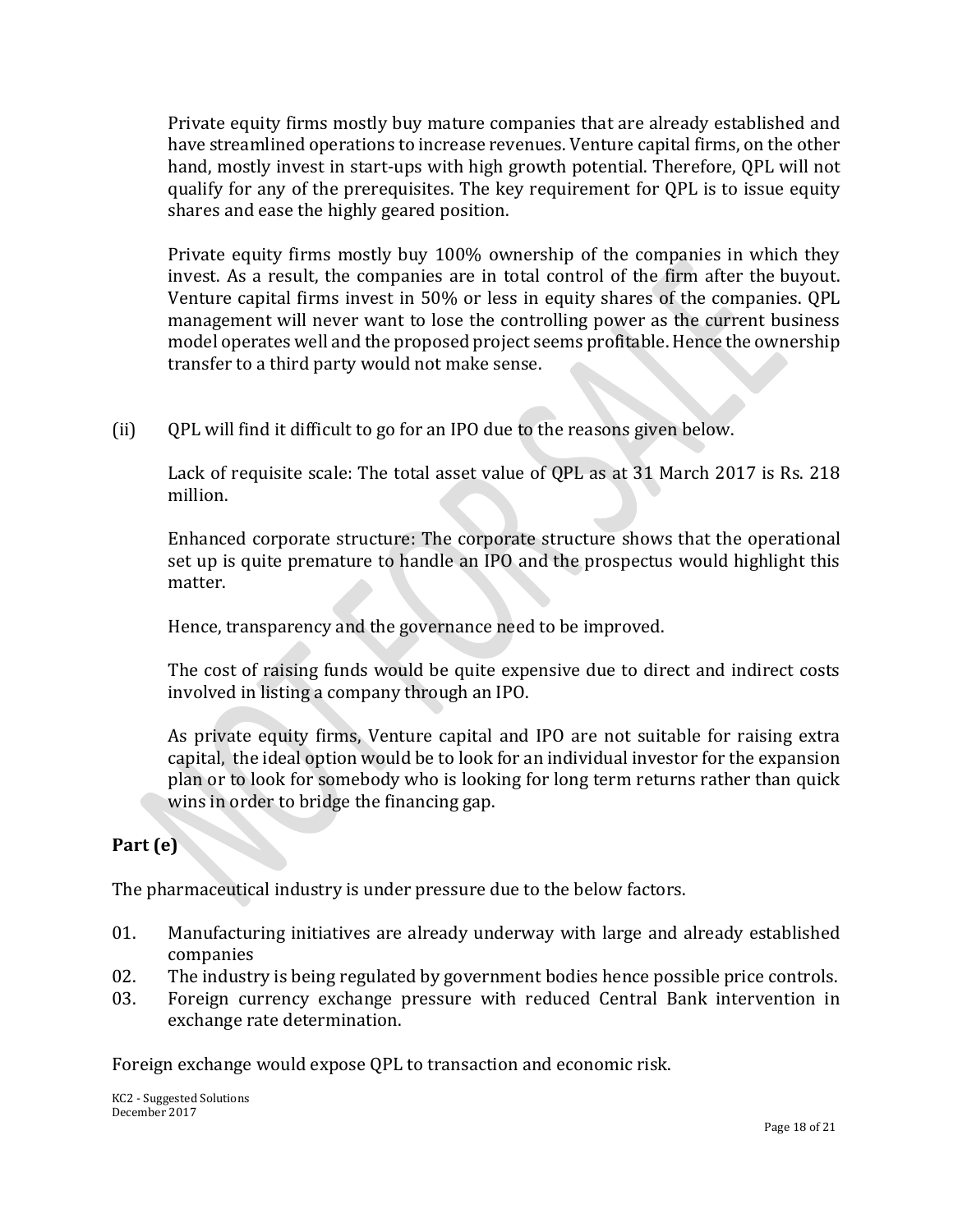**Transaction exposure**: refers to the risk of adverse exchange rate movements occurring in the course of normal international trading transactions. Examples are given below.

Purchase or selling on credit where the prices are stated in foreign currency. Borrowing or lending in foreign currency.

**Economic exposure**: Refers to the risk that the present value of a company's future cash flows might be reduced by adverse exchange rate movements.

The above explanations do clearly show that the first two areas are highly impacted. Any significant devaluation in rupees against foreign currencies, will have an impact on the company. This is a significant exposure as almost all the drugs are imported by the company with credit. This is the key reason as to why the business research team has identified that the trade payable balance needs closer attention.

This long term trend will result in high price levels and reduce demand for company goods whereas low priced drugs are available in the local market which are locally manufactured. This is clearly the economic exposure arising from forex.

Transaction exposure for company's operations should be looked at from the trade payable perspective due to the reason that the purchase will be subject to substantial exposure. The hedging can be discussed as below.

# **Remain Un-hedged**

One can stay away from taking any actions against possible exchange rates in the market place. Given the current situation the company can expect the below amount to be paid.

150,000 USD at 159 = LKR 23,850,000

However, the forex risk is not covered and the company may end up with having to pay a lower or higher amount.

## **Forward market hedge**

In this case the company will get into a forward contract and the three months forward rate is 158.5.

The amount to be paid would be  $150,000$  at  $158.5 = 23,775,000$  LKR. This amount is Rs. 75,000 lesser than the uncertain amount. Hence would be a preferable option.

## **Money market hedge**

The company will have to pay USD 150,000 in 3 months' time.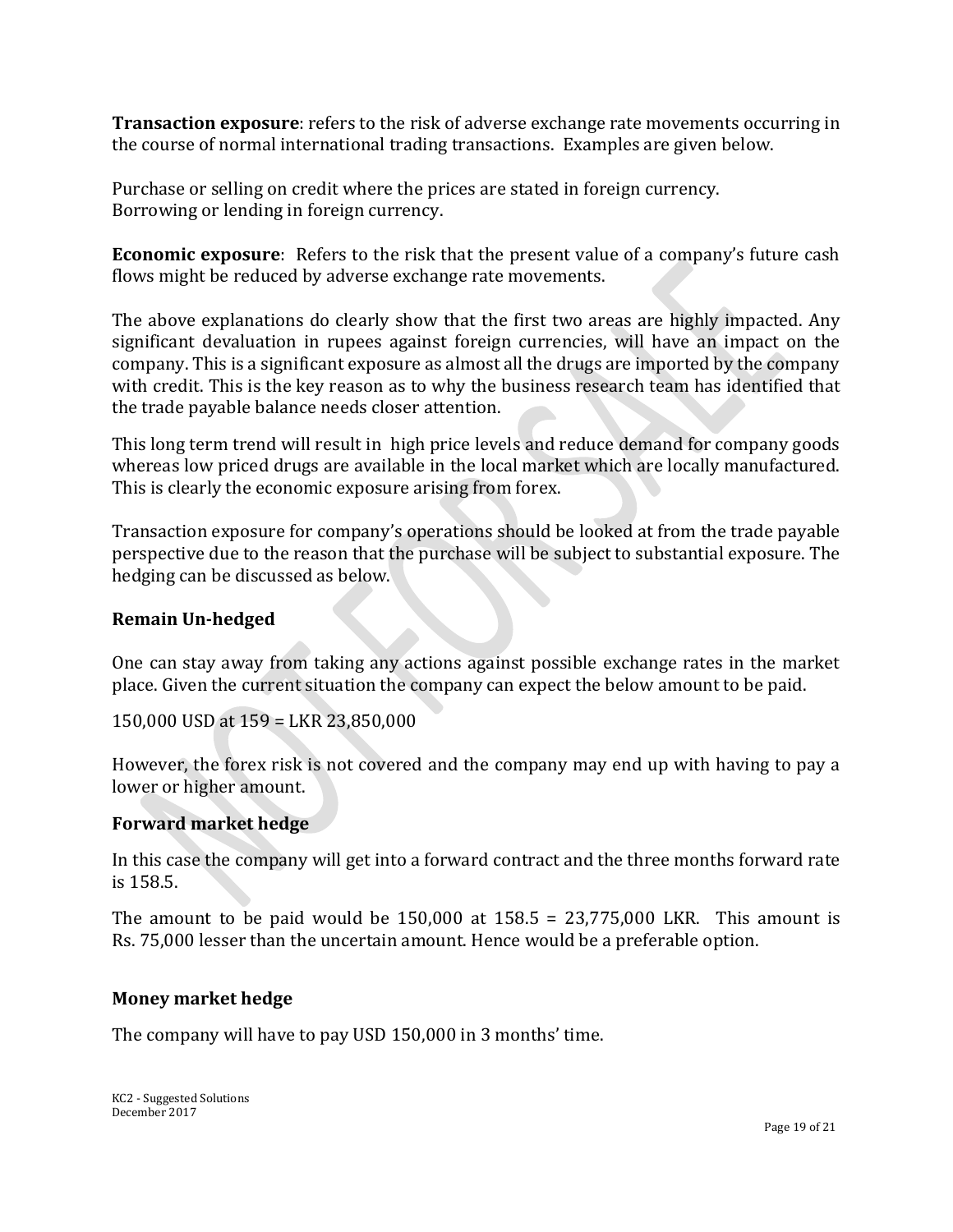Will invest in an USD 150,000 equivalent amount after exchanging LKR taking into account 3 months interest revenue as well.

Annual investment rate: 6% (Three months 1.5%)

150,000/1.015= 147,783

How much money you would need to buy 147,783 USD

147,783\*157 = 23,201,931

Three months finance cost = 23,201,931\*4.5% = 1,044,086 Total cost = 23,201,931 + 1,044,086  $=$  LKR 24,246,017

## **Conclusion**

The forward market hedging gives the lowest cost as calculated by the research team.

**(Total: 50 marks)**

KC2 - Suggested Solutions December 2017